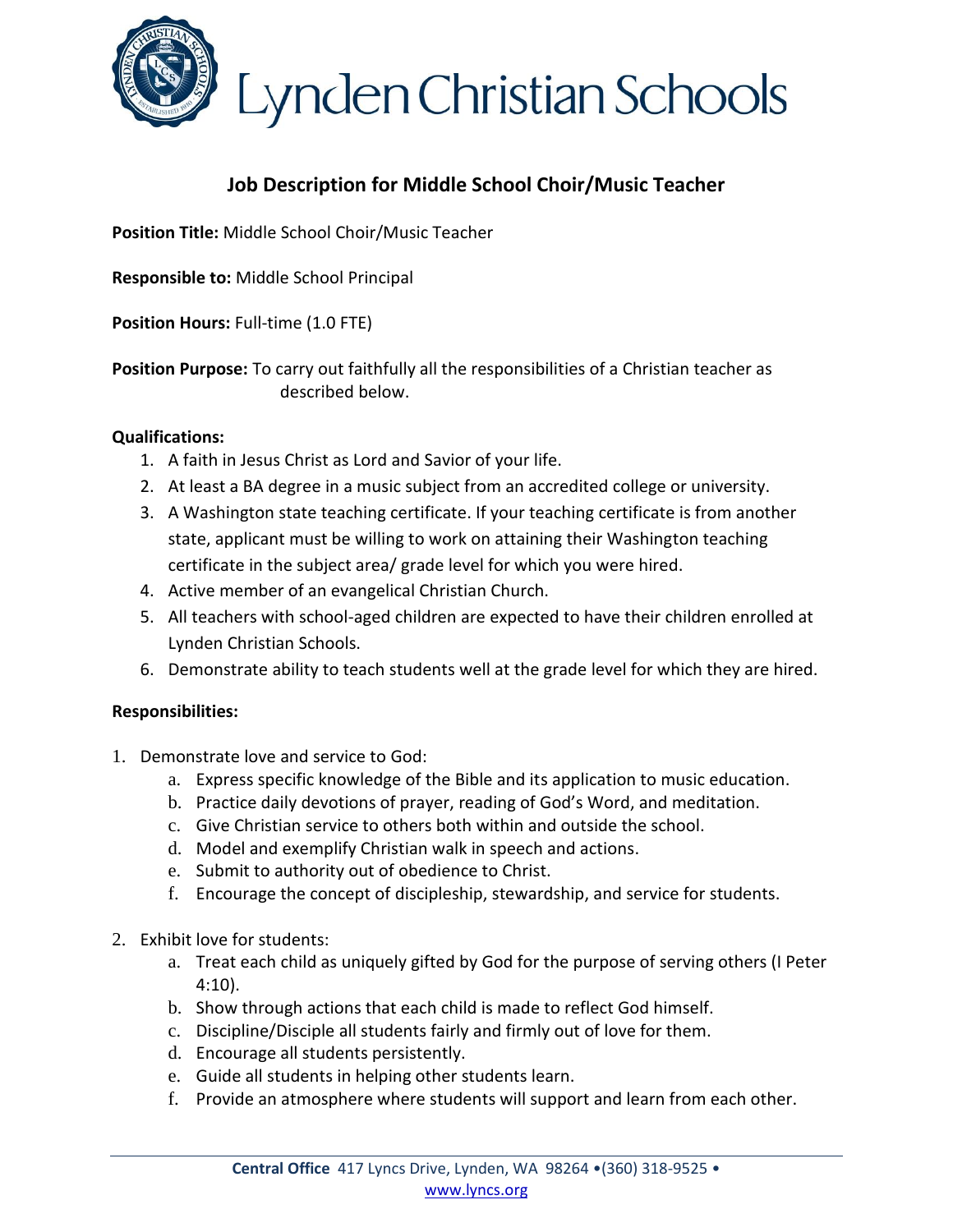

## Lynden Christian Schools

- g. Evaluate students' progress in learning with announced criteria fairly applied.
- 3. Establish Christian professional competence and growth:
	- a. Show a strong knowledge of music learning theory, curriculum design, and music related fields.
	- b. Have the ability to direct choir for middle-school (grades 5-8) aged students.
	- c. Have the ability to direct and organize a musical for  $6<sup>th</sup>$  grade (traditionally) or other grade level groups
	- d. Be prepared to organize, facilitate and conduct concerts throughout the school year for all grade levels
	- e. Be prepared to organize and facilitate choir tours and festivals for all grade levels
	- f. Be a proficient and varied musician
	- g. Construct and use courses, units, and lessons to integrate faith and learning.
	- h. Select materials and lesson design that specifically carry out the goals derived from the school's mission statement.
	- i. Use evaluation instruments that match the school's goals and specific objectives. These instruments should allow each child to show well what he/she has learned, and help students meet high expectations for learning.
	- j. Show interest and wonder in all learning through gestures, body movement, and voice inflection.
	- k. Maintain open, positive communication with parents, administrators, and peers.
	- l. Utilize educational opportunities and evaluation processes for professional growth.
	- m. Use "differentiated" teaching methods/techniques to effectively administer to the needs of all students in the classroom.
	- n. Accept your share of responsibilities.
- 4. Communicate effectively according to Biblical and quality teaching standards.
	- a. Speak clearly, honestly, and with great concern for the audience.
	- b. Compose useful analogies to connect what students are learning to what they have already learned.
	- c. Relate stories of God's faithfulness, personal and communal, with clarity and enthusiasm.
	- d. Vary the means (visual, audible, tactile) and language (abstract, concrete, metaphorical, etc.) depending on the subject and the needs of all children.
	- e. Encourage each child's expression, and help students to adopt Biblical principles for making choices.
	- f. Model awe for the destructive power of sin and God's restoration of creation and human beings.